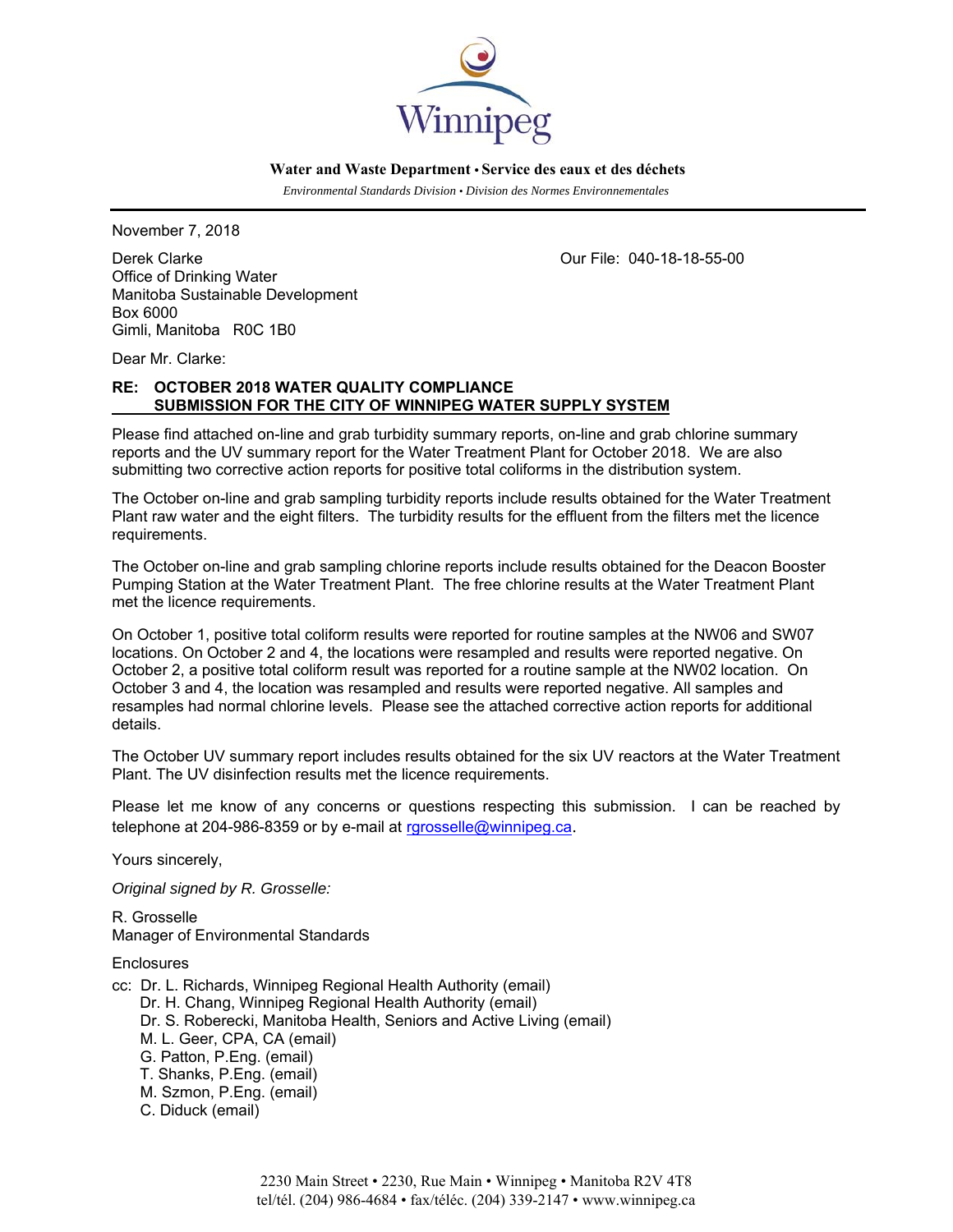

## **CITY OF WINNIPEG**WATER AND WASTE DEPARTMENT

# Water System Code: **252.00**

### WATER SERVICES

Licence Number: **PWS-09-412-01**

### WATER TREATMENT PLANT TURBIDITY ON-LINE MONITORING REPORT

|                                                                                                    | October 2018 Turbidity (NTU) |      |                   |      |                   |      |                   |           |                   |      |                   |      |                   |      |                   |      |                   |
|----------------------------------------------------------------------------------------------------|------------------------------|------|-------------------|------|-------------------|------|-------------------|-----------|-------------------|------|-------------------|------|-------------------|------|-------------------|------|-------------------|
|                                                                                                    | Raw                          |      | Filter #1         |      | Filter #2         |      | Filter #3         |           | Filter #4         |      | Filter #5         |      | Filter #6         |      | Filter #7         |      | Filter #8         |
| <b>Date</b>                                                                                        | Avg                          | Avg  | Max               | Avg  | Max               | Avg  | Max               | Avg       | Max               | Avg  | Max               | Avg  | Max               | Avg  | Max               | Avg  | Max               |
| 1/10/2018                                                                                          | 1.15                         | 0.02 | 0.05              | 0.03 | 0.06              | 0.01 | 0.04              | 0.01      | 0.03              | 0.06 | 0.07              | 0.05 | 0.07              | 0.05 | 0.06              | 0.01 | 0.02              |
| 2/10/2018                                                                                          | 1.33                         | 0.03 | 0.05              | 0.04 | 0.05              | 0.01 | 0.05              | 0.01      | 0.04              | 0.06 | 0.09              | 0.04 | 0.08              | 0.05 | 0.08              | 0.01 | 0.02              |
| 3/10/2018                                                                                          | 1.24                         | 0.02 | 0.05              | 0.03 | 0.07              | 0.01 | 0.04              | 0.01      | 0.03              | 0.05 | 0.11              | 0.04 | 0.08              | 0.04 | 0.10              | 0.02 | 0.06              |
| 4/10/2018                                                                                          | 1.14                         | 0.02 | 0.05              | 0.03 | 0.07              | 0.01 | 0.05              | 0.01      | 0.04              | 0.08 | 0.10              | 0.06 | 0.08              | 0.05 | 0.07              | 0.02 | 0.08              |
| 5/10/2018                                                                                          | 1.07                         | 0.03 | 0.05              | 0.03 | 0.05              | 0.01 | 0.08              | 0.01      | 0.06              | 0.08 | 0.13              | 0.04 | 0.10              | 0.07 | 0.10              | 0.03 | 0.10              |
| 6/10/2018                                                                                          | 1.06                         | 0.03 | 0.06              | 0.04 | 0.09              | 0.01 | 0.03              | 0.01      | 0.06              | 0.07 | 0.14              | 0.04 | 0.10              | 0.05 | 0.11              | 0.05 | 0.06              |
| 7/10/2018                                                                                          | 1.05                         | 0.03 | 0.07              | 0.04 | 0.08              | 0.02 | 0.07              | 0.02      | 0.04              | 0.08 | 0.12              | 0.06 | 0.07              | 0.05 | 0.10              | 0.05 | 0.10              |
| 8/10/2018                                                                                          | 0.98                         | 0.03 | 0.05              | 0.03 | 0.08              | 0.02 | 0.08              | 0.01      | 0.14              | 0.13 | 0.17              | 0.05 | 0.10              | 0.06 | 0.08              | 0.04 | 0.10              |
| 9/10/2018                                                                                          | 0.96                         | 0.03 | 0.06              | 0.05 | 0.06              | 0.02 | 0.08              | 0.01      | 0.05              | 0.06 | 0.17              | 0.04 | 0.09              | 0.05 | 0.09              | 0.05 | 0.07              |
| 10/10/2018                                                                                         | 0.91                         | 0.03 | 0.06              | 0.04 | 0.08              | 0.04 | 0.06              | 0.01      | 0.03              | 0.04 | 0.08              | 0.04 | 0.07              | 0.04 | 0.09              | 0.07 | 0.11              |
| 11/10/2018                                                                                         | 1.44                         | 0.03 | 0.09              | 0.04 | 0.10              | 0.04 | 0.10              | 0.03      | 0.06              | 0.06 | 0.07              | 0.07 | 0.09              | 0.05 | 0.08              | 0.06 | 0.13              |
| 12/10/2018                                                                                         | 0.76                         | 0.06 | 0.08              | 0.06 | 0.08              | 0.05 | 0.16              | 0.02      | 0.09              | 0.06 | 0.10              | 0.05 | 0.13              | 0.08 | 0.11              | 0.07 | 0.14              |
| 13/10/2018                                                                                         | 0.91                         | 0.04 | 0.09              | 0.06 | 0.11              | 0.06 | 0.08              | 0.02      | 0.11              | 0.05 | 0.14              | 0.05 | 0.15              | 0.05 | 0.11              | 0.10 | 0.11              |
| 14/10/2018                                                                                         | 0.60                         | 0.04 | 0.11              | 0.04 | 0.10              | 0.07 | 0.13              | 0.02      | 0.05              | 0.05 | 0.08              | 0.06 | 0.10              | 0.05 | 0.15              | 0.06 | 0.15              |
| 15/10/2018                                                                                         | 0.64                         | 0.04 | 0.06              | 0.03 | 0.09              | 0.05 | 0.12              | 0.02      | 0.06              | 0.06 | 0.14              | 0.05 | 0.11              | 0.07 | 0.08              | 0.06 | 0.12              |
| 16/10/2018                                                                                         | 0.83                         | 0.05 | 0.08              | 0.06 | 0.08              | 0.06 | 0.10              | 0.01      | 0.05              | 0.05 | 0.12              | 0.05 | 0.10              | 0.05 | 0.09              | 0.08 | 0.11              |
| 17/10/2018                                                                                         | 1.02                         | 0.04 | 0.09              | 0.05 | 0.09              | 0.11 | 0.14              | 0.02      | 0.04              | 0.06 | 0.12              | 0.06 | 0.09              | 0.06 | 0.11              | 0.09 | 0.14              |
| 18/10/2018                                                                                         | 1.01                         | 0.05 | 0.09              | 0.04 | 0.10              | 0.09 | 0.17              | 0.03      | 0.07              | 0.07 | 0.10              | 0.08 | 0.12              | 0.06 | 0.09              | 0.08 | 0.16              |
| 19/10/2018                                                                                         | 1.04                         | 0.06 | 0.08              | 0.04 | 0.07              | 0.09 | 0.19              | 0.02      | 0.07              | 0.07 | 0.12              | 0.06 | 0.13              | 0.09 | 0.12              | 0.08 | 0.16              |
| 20/10/2018                                                                                         | 1.12                         | 0.06 | 0.10              | 0.07 | 0.10              | 0.11 | 0.15              | 0.02      | 0.08              | 0.07 | 0.14              | 0.06 | 0.13              | 0.06 | 0.13              | 0.11 | 0.15              |
| 21/10/2018                                                                                         | 1.13                         | 0.05 | 0.11              | 0.05 | 0.10              | 0.16 | 0.21              | 0.04      | 0.05              | 0.07 | 0.14              | 0.07 | 0.11              | 0.07 | 0.13              | 0.10 | 0.17              |
| 22/10/2018                                                                                         | 1.08                         | 0.06 | 0.08              | 0.08 | 0.14              | 0.08 | 0.23              | OL        | OL                | 0.09 | 0.12              | 0.09 | 0.14              | 0.07 | 0.12              | 0.06 | 0.17              |
| 23/10/2018                                                                                         | 1.02                         | 0.05 | 0.09              | 0.09 | 0.15              | 0.03 | 0.09              | <b>OL</b> | OL                | 0.07 | 0.16              | 0.08 | 0.13              | 0.08 | 0.11              | 0.02 | 0.07              |
| 24/10/2018                                                                                         | 1.01                         | 0.06 | 0.08              | 0.10 | 0.15              | 0.03 | 0.10              | <b>OL</b> | <b>OL</b>         | 0.07 | 0.12              | 0.08 | 0.14              | 0.07 | 0.12              | 0.02 | 0.07              |
| 25/10/2018                                                                                         | 1.00                         | 0.06 | 0.10              | 0.11 | 0.14              | 0.03 | 0.11              | 0.03      | 0.08              | 0.06 | 0.12              | 0.07 | 0.14              | 0.07 | 0.12              | 0.02 | 0.04              |
| 26/10/2018                                                                                         | 0.98                         | 0.05 | 0.11              | 0.09 | 0.16              | 0.04 | 0.07              | 0.03      | 0.09              | 0.05 | 0.11              | 0.07 | 0.10              | 0.06 | 0.12              | 0.03 | 0.07              |
| 27/10/2018                                                                                         | 0.94                         | 0.04 | 0.09              | 0.07 | 0.15              | 0.03 | 0.09              | 0.02      | 0.04              | 0.07 | 0.09              | 0.09 | 0.13              | 0.05 | 0.12              | 0.02 | 0.08              |
| 28/10/2018                                                                                         | 0.93                         | 0.05 | 0.07              | 0.08 | 0.12              | 0.03 | 0.09              | 0.03      | 0.08              | 0.05 | 0.11              | 0.05 | 0.13              | 0.08 | 0.11              | 0.02 | 0.16              |
| 29/10/2018                                                                                         | 0.92                         | 0.05 | 0.09              | 0.10 | 0.14              | 0.03 | 0.05              | 0.02      | 0.07              | 0.04 | 0.11              | 0.05 | 0.09              | 0.05 | 0.11              | 0.03 | 0.05              |
| 30/10/2018                                                                                         | 0.93                         | 0.04 | 0.10              | 0.08 | 0.15              | 0.04 | 0.10              | 0.03      | 0.04              | 0.07 | 0.08              | 0.09 | 0.13              | 0.05 | 0.11              | 0.03 | 0.08              |
| 31/10/2018                                                                                         | 0.97                         | 0.05 | 0.09              | 0.09 | 0.14              | 0.04 | 0.10              | 0.03      | 0.08              | 0.05 | 0.12              | 0.07 | 0.13              | 0.08 | 0.09              | 0.04 | 0.08              |
| Total Number of Measurements Taken, A:<br>Turbidity Standard for Monitoring Location (NTU):        |                              |      | 14552<br>0.3      |      | 11697<br>0.3      |      | 14607<br>0.3      |           | 11017<br>0.3      |      | 15119<br>0.3      |      | 13653<br>0.3      |      | 13478<br>0.3      |      | 15077<br>0.3      |
| Number of Measurements Meeting Standard, B:<br>Compliance with Turbidity Standard, C = B/A X 100%: |                              |      | 14552<br>100.000% |      | 11697<br>100.000% |      | 14607<br>100.000% |           | 11017<br>100.000% |      | 15119<br>100.000% |      | 13653<br>100.000% |      | 13478<br>100.000% |      | 15077<br>100.000% |

OL Off-line

File Path: N:\Water Treatment Branch\Administration\Reports\Regulatory Submissions\Turbidity\2018\10-October

**Submitted By (Print):** 

D. Merredew **Signature:** Original Signed by D. Merredew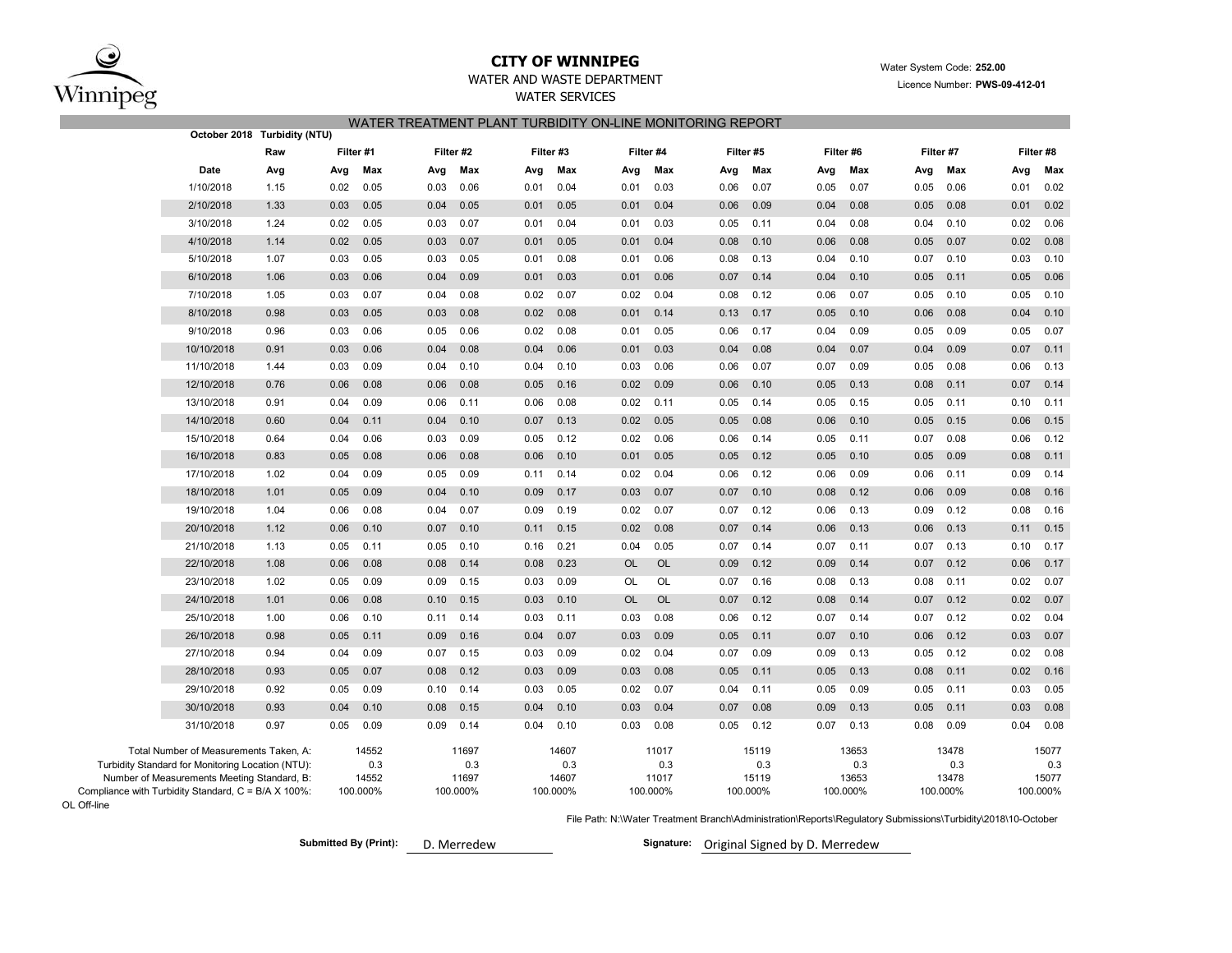

#### CITY OF WINNIPEG WATER AND WASTE DEPARTMENT ENVIRONMENTAL STANDARDS DIVISION

### **WATER TREATMENT PLANT TURBIDITY GRAB MONITORING REPORT**

| Water System Code: 252.00                          | <b>Turbidity (NTU)</b> |                  |           |           |           |                     |           |                     |           |           |           |           |           |                     |           |                     |           |           |
|----------------------------------------------------|------------------------|------------------|-----------|-----------|-----------|---------------------|-----------|---------------------|-----------|-----------|-----------|-----------|-----------|---------------------|-----------|---------------------|-----------|-----------|
| Licence No. PWS-09-412-01                          |                        |                  |           |           |           |                     |           |                     |           |           |           |           |           |                     |           |                     | Filter 8  |           |
| <b>Date</b>                                        |                        | <b>Raw Water</b> |           | Filter 1  |           | Filter <sub>2</sub> |           | Filter <sub>3</sub> |           | Filter 4  |           | Filter 5  |           | Filter <sub>6</sub> |           | Filter <sub>7</sub> |           |           |
|                                                    | Grab                   | Analyser         | Grab      | Analyser  | Grab      | Analyser            | Grab      | Analyser            | Grab      | Analyser  | Grab      | Analyser  | Grab      | Analyser            | Grab      | Analyser            | Grab      | Analyser  |
| 01-Oct-2018                                        | 1.06                   | 1.13             | 0.08      | < 0.02    | 0.09      | 0.04                | 0.10      | 0.02                | 0.10      | 0.02      | 0.07      | 0.06      | 0.08      | 0.06                | 0.08      | 0.04                | <b>OL</b> | OL        |
| 02-Oct-2018                                        | 1.04                   | 1.07             | 0.12      | 0.02      | 0.12      | 0.04                | 0.13      | < 0.02              | 0.12      | 0.02      | 0.13      | 0.06      | <b>OL</b> | OL                  | 0.14      | 0.05                | 0.14      | 0.03      |
| 03-Oct-2018                                        | 1.20                   | 1.20             | 0.11      | 0.03      | 0.09      | 0.05                | 0.08      | < 0.02              | 0.08      | 0.02      | 0.07      | 0.06      | 0.09      | 0.06                | <b>OL</b> | <b>OL</b>           | 0.10      | 0.04      |
| 04-Oct-2018                                        | 1.22                   | 1.17             | 0.08      | <0.02     | OL        | OL                  | 0.10      | < 0.02              | 0.11      | 0.02      | 0.11      | 0.08      | 0.09      | 0.07                | 0.09      | 0.06                | <b>OL</b> | <b>OL</b> |
| 05-Oct-2018                                        | 1.12                   | 1.07             | 0.09      | 0.02      | 0.09      | 0.04                | <b>OL</b> | OL                  | OL        | OL        | 0.11      | 0.10      | 0.10      | 0.08                | 0.09      | 0.06                | 0.09      | 0.05      |
| 06-Oct-2018                                        | <b>NA</b>              | <b>NA</b>        | <b>NA</b> | <b>NA</b> | <b>NA</b> | <b>NA</b>           | <b>NA</b> | <b>NA</b>           | <b>NA</b> | <b>NA</b> | <b>NA</b> | <b>NA</b> | <b>NA</b> | <b>NA</b>           | <b>NA</b> | <b>NA</b>           | <b>NA</b> | <b>NA</b> |
| 07-Oct-2018                                        | <b>NA</b>              | <b>NA</b>        | <b>NA</b> | <b>NA</b> | <b>NA</b> | <b>NA</b>           | <b>NA</b> | <b>NA</b>           | <b>NA</b> | <b>NA</b> | <b>NA</b> | <b>NA</b> | <b>NA</b> | <b>NA</b>           | <b>NA</b> | <b>NA</b>           | <b>NA</b> | <b>NA</b> |
| 08-Oct-2018                                        | <b>NA</b>              | <b>NA</b>        | <b>NA</b> | <b>NA</b> | <b>NA</b> | <b>NA</b>           | <b>NA</b> | <b>NA</b>           | <b>NA</b> | <b>NA</b> | <b>NA</b> | <b>NA</b> | <b>NA</b> | <b>NA</b>           | <b>NA</b> | <b>NA</b>           | <b>NA</b> | <b>NA</b> |
| 09-Oct-2018                                        | 1.00                   | 0.95             | 0.08      | 0.03      | 0.09      | 0.05                | 0.09      | 0.02                | <b>OL</b> | <b>OL</b> | 0.11      | 0.16      | <b>OL</b> | <b>OL</b>           | 0.10      | 0.06                | 0.07      | 0.08      |
| 10-Oct-2018                                        | 1.01                   | 0.92             | <b>OL</b> | <b>OL</b> | 0.12      | 0.06                | 0.12      | 0.04                | 0.11      | 0.02      | 0.10      | 0.04      | 0.09      | 0.06                | OL        | <b>OL</b>           | 0.10      | 0.10      |
| 11-Oct-2018                                        | 1.02                   | 0.98             | 0.10      | 0.04      | OL        | <b>OL</b>           | 0.14      | 0.08                | 0.13      | 0.04      | 0.10      | 0.06      | 0.11      | 0.08                | 0.11      | 0.06                | OL        | OL        |
| 12-Oct-2018                                        | 0.84                   | 0.81             | 0.16      | 0.05      | 0.11      | 0.08                | OL        | OL                  | 0.13      | 0.05      | 0.12      | 0.09      | 0.16      | 0.11                | 0.12      | 0.08                | 0.12      | 0.13      |
| 13-Oct-2018                                        | <b>NA</b>              | <b>NA</b>        | <b>NA</b> | <b>NA</b> | <b>NA</b> | <b>NA</b>           | <b>NA</b> | <b>NA</b>           | <b>NA</b> | <b>NA</b> | <b>NA</b> | <b>NA</b> | <b>NA</b> | <b>NA</b>           | <b>NA</b> | <b>NA</b>           | <b>NA</b> | <b>NA</b> |
| 14-Oct-2018                                        | <b>NA</b>              | <b>NA</b>        | <b>NA</b> | <b>NA</b> | <b>NA</b> | <b>NA</b>           | <b>NA</b> | <b>NA</b>           | <b>NA</b> | <b>NA</b> | <b>NA</b> | <b>NA</b> | <b>NA</b> | <b>NA</b>           | <b>NA</b> | <b>NA</b>           | <b>NA</b> | <b>NA</b> |
| 15-Oct-2018                                        | 0.74                   | 0.63             | 0.19      | 0.04      | 0.20      | 0.06                | OL        | OL                  | 0.22      | 0.03      | 0.11      | 0.06      | 0.15      | 0.08                | 0.11      | 0.06                | OL        | OL        |
| 16-Oct-2018                                        | 0.70                   | 0.58             | 0.14      | 0.04      | 0.10      | 0.06                | 0.11      | 0.08                | 0.11      | 0.02      | OL        | <b>OL</b> | OL        | OL                  | 0.12      | 0.07                | 0.11      | 0.11      |
| 17-Oct-2018                                        | 1.04                   | 1.01             | OL        | <b>OL</b> | OL        | <b>OL</b>           | 0.11      | 0.11                | 0.11      | 0.04      | 0.12      | 0.07      | 0.13      | 0.08                | 0.11      | 0.07                | 0.13      | 0.14      |
| 18-Oct-2018                                        | 0.96                   | 0.99             | 0.09      | 0.04      | 0.10      | 0.06                | <b>OL</b> | <b>OL</b>           | 0.12      | 0.05      | 0.10      | 0.08      | 0.15      | 0.09                | 0.17      | 0.07                | <b>OL</b> | <b>OL</b> |
| 19-Oct-2018                                        | 0.88                   | 1.04             | 0.12      | 0.05      | 0.12      | 0.07                | 0.12      | 0.15                | <b>OL</b> | <b>OL</b> | 0.11      | 0.09      | 0.15      | 0.11                | 0.12      | 0.08                | 0.10      | 0.13      |
| 20-Oct-2018                                        | <b>NA</b>              | <b>NA</b>        | <b>NA</b> | <b>NA</b> | <b>NA</b> | <b>NA</b>           | <b>NA</b> | <b>NA</b>           | <b>NA</b> | <b>NA</b> | <b>NA</b> | <b>NA</b> | <b>NA</b> | <b>NA</b>           | <b>NA</b> | <b>NA</b>           | <b>NA</b> | <b>NA</b> |
| 21-Oct-2018                                        | <b>NA</b>              | <b>NA</b>        | <b>NA</b> | <b>NA</b> | <b>NA</b> | <b>NA</b>           | <b>NA</b> | <b>NA</b>           | <b>NA</b> | <b>NA</b> | <b>NA</b> | <b>NA</b> | <b>NA</b> | <b>NA</b>           | <b>NA</b> | <b>NA</b>           | <b>NA</b> | <b>NA</b> |
| 22-Oct-2018                                        | 0.92                   | 1.03             | 0.12      | 0.03      | OL        | OL                  | 0.14      | 0.04                | OL        | OL        | 0.14      | 0.07      | 0.12      | 0.12                | 0.10      | 0.08                | 0.14      | 0.16      |
| 23-Oct-2018                                        | 0.95                   | 0.98             | 0.11      | 0.04      | 0.10      | 0.11                | <b>OL</b> | OL                  | OL        | OL        | 0.11      | 0.07      | 0.14      | 0.11                | 0.12      | 0.07                | 0.10      | 0.04      |
| 24-Oct-2018                                        | 0.94                   | 0.94             | 0.12      | 0.04      | 0.12      | 0.11                | 0.14      | 0.02                | OL        | OL        | 0.12      | 0.08      | OL        | OL                  | 0.14      | 0.08                | 0.11      | 0.05      |
| 25-Oct-2018                                        | 0.96                   | 0.98             | 0.14      | 0.05      | 0.14      | 0.12                | 0.14      | 0.03                | 0.20      | 0.07      | <b>OL</b> | <b>OL</b> | 0.12      | 0.09                | 0.17      | 0.09                | 0.13      | 0.04      |
| 26-Oct-2018                                        | 0.88                   | 0.93             | 0.17      | 0.09      | 0.13      | 0.14                | 0.13      | 0.04                | 0.12      | 0.05      | 0.10      | 0.06      | 0.11      | 0.09                | OL        | <b>OL</b>           | 0.11      | 0.05      |
| 27-Oct-2018                                        | <b>NA</b>              | <b>NA</b>        | <b>NA</b> | <b>NA</b> | <b>NA</b> | <b>NA</b>           | <b>NA</b> | <b>NA</b>           | 0.12      | 0.03      | <b>NA</b> | <b>NA</b> | <b>NA</b> | <b>NA</b>           | <b>NA</b> | <b>NA</b>           | <b>NA</b> | <b>NA</b> |
| 28-Oct-2018                                        | <b>NA</b>              | <b>NA</b>        | <b>NA</b> | <b>NA</b> | <b>NA</b> | <b>NA</b>           | <b>NA</b> | <b>NA</b>           | <b>NA</b> | <b>NA</b> | <b>NA</b> | <b>NA</b> | <b>NA</b> | <b>NA</b>           | <b>NA</b> | <b>NA</b>           | <b>NA</b> | <b>NA</b> |
| 29-Oct-2018                                        | 0.86                   | 0.89             | 0.12      | 0.05      | 0.12      | 0.11                | 0.12      | 0.04                | <b>OL</b> | OL        | <b>OL</b> | OL        | 0.10      | 0.09                | 0.15      | 0.09                | 0.11      | 0.05      |
| 30-Oct-2018                                        | 0.90                   | 0.88             | OL        | <b>OL</b> | OL        | <b>OL</b>           | 0.15      | 0.05                | 0.13      | 0.04      | 0.11      | 0.07      | 0.12      | 0.09                | 0.13      | 0.06                | 0.14      | 0.08      |
| 31-Oct-2018                                        | 0.97                   | 0.97             | 0.11      | 0.04      | 0.12      | 0.10                | OL        | <b>OL</b>           | 0.14      | 0.04      | 0.11      | 0.08      | 0.15      | 0.11                | 0.16      | 0.07                | 0.14      | 0.05      |
| Total number of measurements taken, A:             |                        |                  | 19        |           | 17        |                     | 16        |                     | 16        |           | 19        |           | 18        |                     | 19        |                     | 17        |           |
| Turbidity Standard for Monitoring Location (NTU):  |                        |                  | 0.30      |           | 0.30      |                     | 0.30      |                     | 0.30      |           | 0.30      |           | 0.30      |                     | 0.30      |                     | 0.30      |           |
| Number of measurements meeting standard, B:        |                        |                  | 19        |           | 17        |                     | 16        |                     | 16        |           | 19        |           | 18        |                     | 19        |                     | 17        |           |
| Compliance with Turbidity Standard, C= B/A X 100%: |                        |                  | 100%      |           | 100%      |                     | 100%      |                     | 100%      |           | 100%      |           | 100%      |                     | 100%      |                     | 100%      |           |

NS: No Sample NA: Not Analyzed OL: Off-Line

**H.Demchenko**

**Authorized in Sample Manager By: C.Diduck**

**7-Nov-18**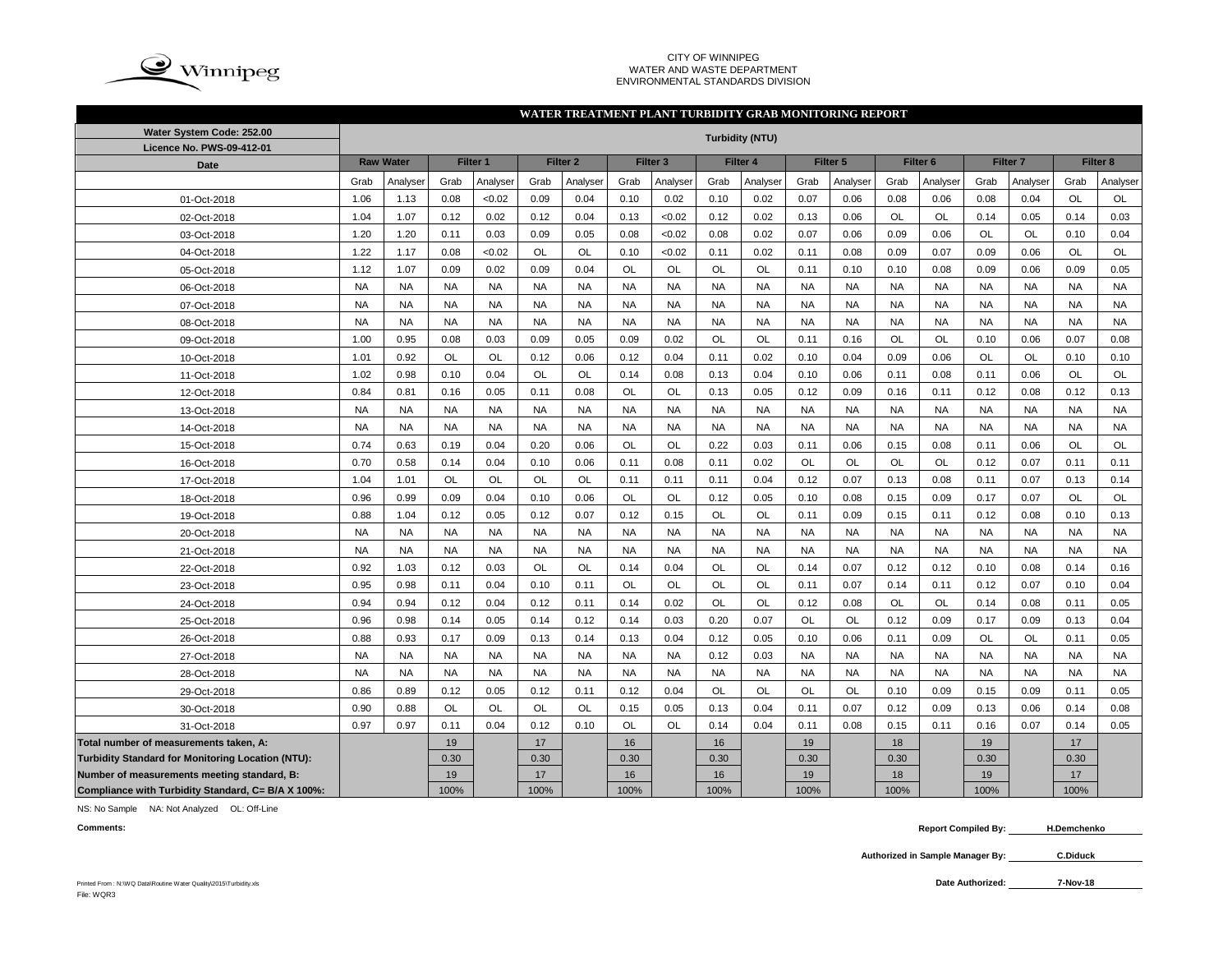

**City Of Winnipeg**

Water and Waste Department Water Services

WATER TREATMENT PLANT FREE CHLORINE ON-LINE MONITORING REPORT

Deacon Booster Pumping Station

Water System Code: **252.00** Licence Number: **PWS-09-412-01**

Report Created: 01 November 2018 Report Period: October 2018

|                                             |         | <b>BRANCH1</b> | <b>BRANCH2</b> |         |  |  |  |
|---------------------------------------------|---------|----------------|----------------|---------|--|--|--|
|                                             |         | [mg/L]         | [mg/L]         |         |  |  |  |
| Date                                        | Average | Minimum        | Average        | Minimum |  |  |  |
| 01/10/2018                                  | 1.37    | 1.22           | 1.25           | 1.14    |  |  |  |
| 02/10/2018                                  | 1.32    | 1.07           | 1.28           | 1.19    |  |  |  |
| 03/10/2018                                  | 1.29    | 1.07           | 1.20           | 1.11    |  |  |  |
| 04/10/2018                                  | 1.21    | 0.97           | 1.15           | 1.02    |  |  |  |
| 05/10/2018                                  | 1.31    | 1.14           | 1.21           | 1.11    |  |  |  |
| 06/10/2018                                  | 1.17    | 1.06           | 1.22           | 1.14    |  |  |  |
| 07/10/2018                                  | 1.13    | 1.08           | 1.18           | 1.11    |  |  |  |
| 08/10/2018                                  | 1.12    | 1.08           | 1.20           | 1.13    |  |  |  |
| 09/10/2018                                  | 1.20    | 1.08           | 1.26           | 1.15    |  |  |  |
| 10/10/2018                                  | 1.15    | 1.06           | 1.26           | 1.14    |  |  |  |
| 11/10/2018                                  | 1.30    | 1.19           | 1.27           | 1.12    |  |  |  |
| 12/10/2018                                  | 1.27    | 1.16           | 1.24           | 1.13    |  |  |  |
| 13/10/2018                                  | 1.31    | 1.14           | 1.26           | 1.15    |  |  |  |
| 14/10/2018                                  | 1.38    | 1.28           | 1.39           | 1.16    |  |  |  |
| 15/10/2018                                  | 1.26    | 1.18           | 1.30           | 1.16    |  |  |  |
| 16/10/2018                                  | 1.26    | 1.15           | 1.28           | 1.17    |  |  |  |
| 17/10/2018                                  | 1.24    | 1.18           | 1.10           | 1.04    |  |  |  |
| 18/10/2018                                  | 1.16    | 1.09           | 1.11           | 1.02    |  |  |  |
| 19/10/2018                                  | 1.08    | 1.01           | 1.18           | 1.11    |  |  |  |
| 20/10/2018                                  | 1.11    | 1.05           | 1.17           | 1.13    |  |  |  |
| 21/10/2018                                  | 1.23    | 1.17           | 1.25           | 1.21    |  |  |  |
| 22/10/2018                                  | 1.17    | 1.08           | 1.18           | 1.07    |  |  |  |
| 23/10/2018                                  | 1.18    | 1.10           | 1.18           | 1.12    |  |  |  |
| 24/10/2018                                  | 1.21    | 1.10           | 1.21           | 1.14    |  |  |  |
| 25/10/2018                                  | 1.17    | 1.07           | 1.19           | 1.10    |  |  |  |
| 26/10/2018                                  | 1.24    | 1.12           | 1.21           | 1.13    |  |  |  |
| 27/10/2018                                  | 1.20    | 1.13           | 1.23           | 1.11    |  |  |  |
| 28/10/2018                                  | 1.24    | 1.10           | 1.29           | 1.17    |  |  |  |
| 29/10/2018                                  | 1.20    | 0.68           | 1.19           | 0.90    |  |  |  |
| 30/10/2018                                  | 1.16    | 1.08           | 1.13           | 1.08    |  |  |  |
| 31/10/2018                                  | 1.20    | 1.11           | 1.20           | 1.15    |  |  |  |
|                                             |         |                |                |         |  |  |  |
| Total Number of Measurements, A:            |         | 21587          |                | 21586   |  |  |  |
| Minimum Free Chlorine Standard:             |         | 0.5            |                | 0.5     |  |  |  |
| Number of Measurements Meeting Standard, B: |         | 21587          |                | 21586   |  |  |  |
|                                             |         |                |                |         |  |  |  |
| COMPLIANCE, $C = B/A \times 100\%$ :        |         | 100.00         |                | 100.00  |  |  |  |

File Path: N:\Water Treatment Branch\Administration\Reports\Regulatory Submissions\Chlorine\2018\10-October

Submitted By (Print): D. Merredew

Signature: Original Signed by D. Merredew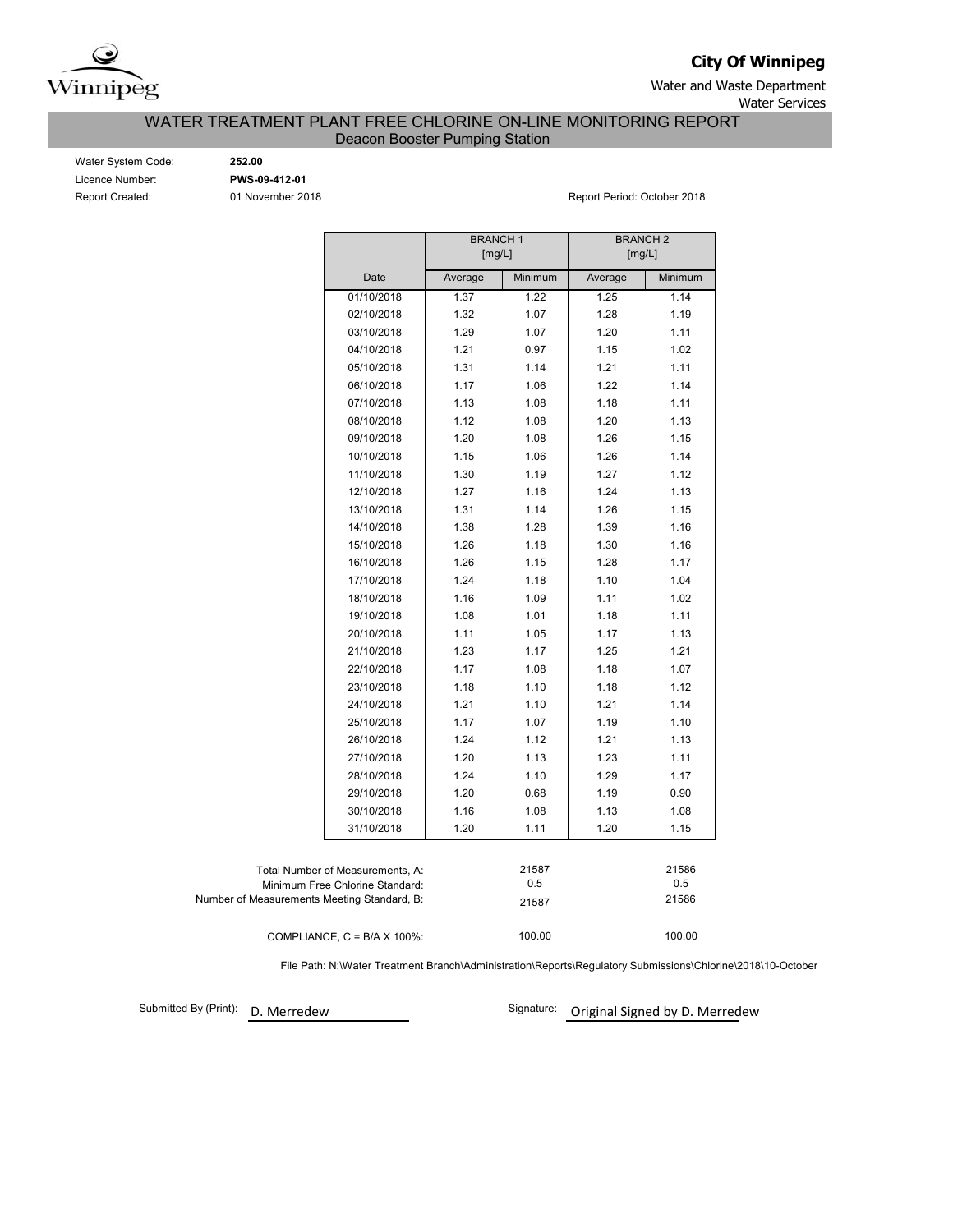| <b>CITY OF WINNIPEG</b><br>WATER AND WASTE DEPARTMENT<br>$\clubsuit$ Winnipeg<br>ENVIRONMENTAL STANDARDS DIVISION<br>WATER TREATMENT PLANT CHLORINE GRAB MONITORING REPORT |           |                                                |                                 |                                         |                      |                                 |  |  |  |  |  |  |  |
|----------------------------------------------------------------------------------------------------------------------------------------------------------------------------|-----------|------------------------------------------------|---------------------------------|-----------------------------------------|----------------------|---------------------------------|--|--|--|--|--|--|--|
|                                                                                                                                                                            |           |                                                |                                 |                                         |                      |                                 |  |  |  |  |  |  |  |
| Water System Code: 252.00                                                                                                                                                  |           | <b>Deacon Booster Pumping Station Branch 1</b> |                                 | Deacon Booster Pumping Station Branch 2 |                      |                                 |  |  |  |  |  |  |  |
| Licence No. PWS-09-412-01                                                                                                                                                  |           |                                                |                                 |                                         |                      |                                 |  |  |  |  |  |  |  |
| <b>Date</b>                                                                                                                                                                |           | Free Chlorine (mg/L)                           | <b>Total Chlorine</b><br>(mg/L) |                                         | Free Chlorine (mg/L) | <b>Total Chlorine</b><br>(mg/L) |  |  |  |  |  |  |  |
|                                                                                                                                                                            | Analyser  | Grab                                           | Grab                            | Analyser                                | Grab                 | Grab                            |  |  |  |  |  |  |  |
| 01-Oct-2018                                                                                                                                                                | 1.40      | 1.38                                           | 1.62                            | 1.30                                    | 1.31                 | 1.51                            |  |  |  |  |  |  |  |
| 02-Oct-2018                                                                                                                                                                | 1.23      | 1.23                                           | 1.46                            | 1.29                                    | 1.36                 | 1.50                            |  |  |  |  |  |  |  |
| 03-Oct-2018                                                                                                                                                                | 1.39      | 1.32                                           | 1.52                            | 1.23                                    | 1.25                 | 1.39                            |  |  |  |  |  |  |  |
| 04-Oct-2018                                                                                                                                                                | 1.25      | 1.22                                           | 1.45                            | 1.13                                    | 1.13                 | 1.29                            |  |  |  |  |  |  |  |
| 05-Oct-2018                                                                                                                                                                | 1.38      | 1.23                                           | 1.43                            | 1.21                                    | 1.16                 | 1.30                            |  |  |  |  |  |  |  |
| 06-Oct-2018                                                                                                                                                                | <b>NA</b> | <b>NA</b>                                      | <b>NA</b>                       | <b>NA</b>                               | <b>NA</b>            | <b>NA</b>                       |  |  |  |  |  |  |  |
| 07-Oct-2018                                                                                                                                                                | <b>NA</b> | <b>NA</b>                                      | <b>NA</b>                       | <b>NA</b>                               | NA                   | <b>NA</b>                       |  |  |  |  |  |  |  |
| 08-Oct-2018                                                                                                                                                                | <b>NA</b> | <b>NA</b>                                      | <b>NA</b>                       | <b>NA</b>                               | <b>NA</b>            | <b>NA</b>                       |  |  |  |  |  |  |  |
| 09-Oct-2018                                                                                                                                                                | 1.37      | 1.39                                           | 1.55                            | 1.25                                    | 1.31                 | 1.44                            |  |  |  |  |  |  |  |
| 10-Oct-2018                                                                                                                                                                | 1.11      | 1.11                                           | 1.31                            | 1.17                                    | 1.26                 | 1.39                            |  |  |  |  |  |  |  |
| 11-Oct-2018                                                                                                                                                                | 1.30      | 1.35                                           | 1.54                            | 1.27                                    | 1.36                 | 1.51                            |  |  |  |  |  |  |  |
| 12-Oct-2018                                                                                                                                                                | 1.24      | 1.27                                           | 1.45                            | 1.26                                    | 1.31                 | 1.50                            |  |  |  |  |  |  |  |
| 13-Oct-2018                                                                                                                                                                | <b>NA</b> | <b>NA</b>                                      | <b>NA</b>                       | <b>NA</b>                               | <b>NA</b>            | <b>NA</b>                       |  |  |  |  |  |  |  |
| 14-Oct-2018                                                                                                                                                                | <b>NA</b> | <b>NA</b>                                      | <b>NA</b>                       | <b>NA</b>                               | <b>NA</b>            | <b>NA</b>                       |  |  |  |  |  |  |  |
| 15-Oct-2018                                                                                                                                                                | 1.19      | 1.23                                           | 1.41                            | 1.24                                    | 1.34                 | 1.45                            |  |  |  |  |  |  |  |
| 16-Oct-2018                                                                                                                                                                | 1.20      | 1.26                                           | 1.40                            | 1.25                                    | 1.31                 | 1.46                            |  |  |  |  |  |  |  |
| 17-Oct-2018                                                                                                                                                                | 1.21      | 1.23                                           | 1.39                            | 1.08                                    | 1.16                 | 1.35                            |  |  |  |  |  |  |  |
| 18-Oct-2018                                                                                                                                                                | 1.18      | 1.23                                           | 1.43                            | 1.15                                    | 1.17                 | 1.33                            |  |  |  |  |  |  |  |
| 19-Oct-2018                                                                                                                                                                | 1.03      | 1.09                                           | 1.28                            | 1.20                                    | 1.16                 | 1.31                            |  |  |  |  |  |  |  |
| 20-Oct-2018                                                                                                                                                                | <b>NA</b> | NA                                             | NA                              | <b>NA</b>                               | NA                   | NA.                             |  |  |  |  |  |  |  |
| 21-Oct-2018                                                                                                                                                                | NA        | NA.                                            | NA.                             | NA                                      | NA                   | NA                              |  |  |  |  |  |  |  |
| 22-Oct-2018                                                                                                                                                                | 1.22      | 1.30                                           | 1.47                            | 1.19                                    | 1.27                 | 1.47                            |  |  |  |  |  |  |  |
| 23-Oct-2018                                                                                                                                                                | 1.21      | 1.24                                           | 1.43                            | 1.21                                    | 1.26                 | 1.42                            |  |  |  |  |  |  |  |
| 24-Oct-2018                                                                                                                                                                | 1.23      | 1.24                                           | 1.43                            | 1.23                                    | 1.27                 | 1.46                            |  |  |  |  |  |  |  |
| 25-Oct-2018                                                                                                                                                                | 1.11      | 1.18                                           | 1.38                            | 1.12                                    | 1.19                 | 1.37                            |  |  |  |  |  |  |  |
| 26-Oct-2018                                                                                                                                                                | 1.37      | 1.38                                           | 1.63                            | 1.23                                    | 1.32                 | 1.52                            |  |  |  |  |  |  |  |
| 27-Oct-2018                                                                                                                                                                | NA        | <b>NA</b>                                      | <b>NA</b>                       | <b>NA</b>                               | <b>NA</b>            | <b>NA</b>                       |  |  |  |  |  |  |  |
| 28-Oct-2018                                                                                                                                                                | <b>NA</b> | <b>NA</b>                                      | <b>NA</b>                       | <b>NA</b>                               | <b>NA</b>            | <b>NA</b>                       |  |  |  |  |  |  |  |
| 29-Oct-2018                                                                                                                                                                | 1.00      | 1.18                                           | 1.41                            | 1.12                                    | 1.20                 | 1.30                            |  |  |  |  |  |  |  |
| 30-Oct-2018                                                                                                                                                                | 1.15      | 1.15                                           | 1.35                            | 1.13                                    | 1.19                 | 1.34                            |  |  |  |  |  |  |  |
| 31-Oct-2018                                                                                                                                                                | 1.25      | 1.25                                           | 1.47                            | 1.26                                    | 1.26                 | 1.44                            |  |  |  |  |  |  |  |
| Total number of measurements taken, A:                                                                                                                                     |           | 22                                             |                                 |                                         | 22                   |                                 |  |  |  |  |  |  |  |
| Chlorine Standard for Monitoring Location (mg/L):                                                                                                                          |           | 0.50                                           |                                 |                                         | 0.50                 |                                 |  |  |  |  |  |  |  |
| Number of measurements meeting standard, B:                                                                                                                                |           | 22                                             |                                 |                                         | 22                   |                                 |  |  |  |  |  |  |  |
| Compliance with Chlorine Standard, C= B/A X 100%:                                                                                                                          |           | 100%                                           |                                 |                                         | 100%                 |                                 |  |  |  |  |  |  |  |

NS: No Sample NA: Not Analyzed OL: Off-Line

| <b>Comments:</b>                                                               | <b>Report Compiled By:</b> | <b>H.Demchenko</b> |
|--------------------------------------------------------------------------------|----------------------------|--------------------|
|                                                                                | <b>Authorized By:</b>      | <b>C.Diduck</b>    |
| Printed From: N:\WQ Data\Routine Water Quality\2018\Chlorine.xls<br>__________ | <b>Date Authorized:</b>    | 7-Nov-18           |

**Printed From : N:\WQ Data\Routine Water Quality\2018\Chlorine.xls** File: WQR3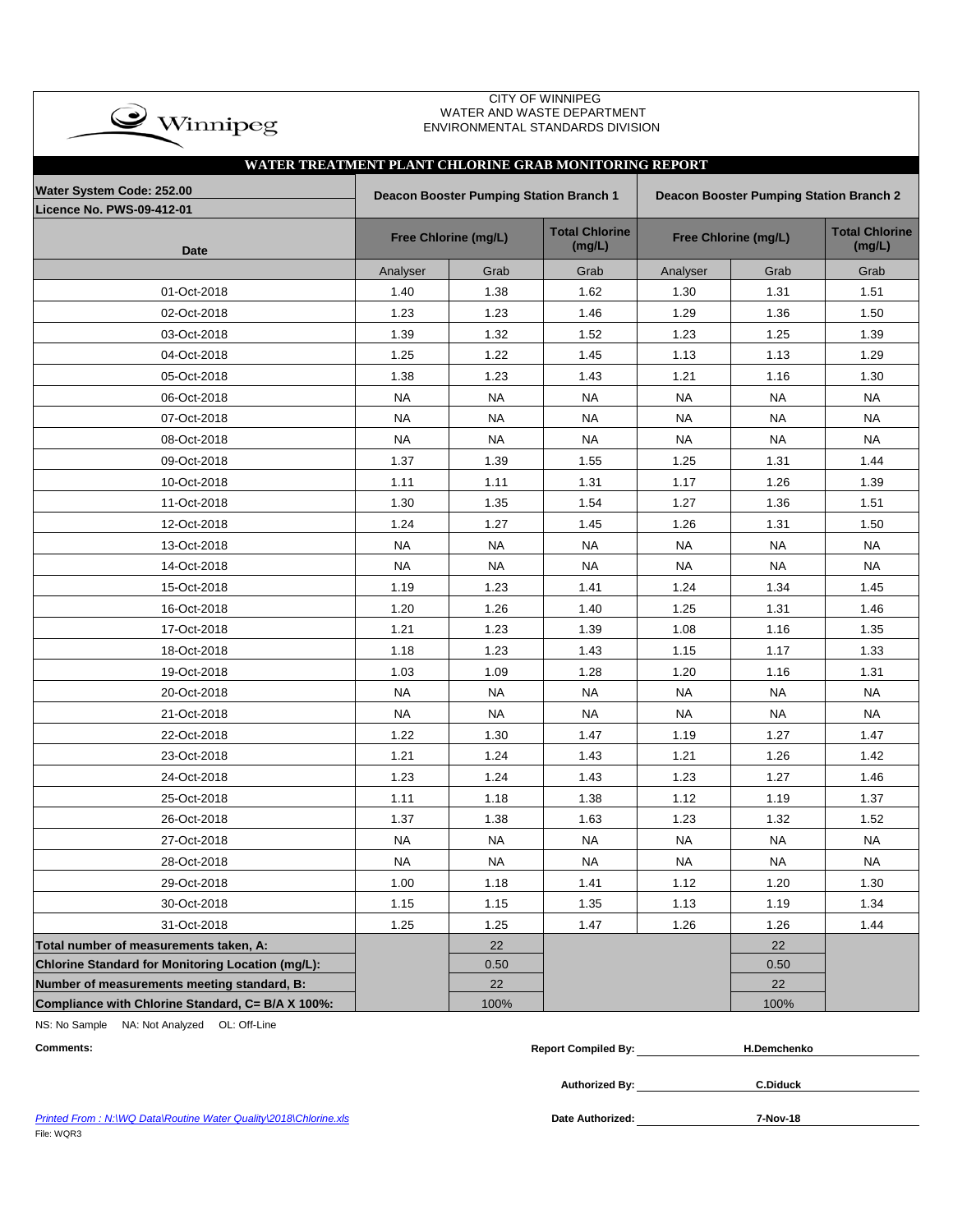

#### **CITY OF WINNIPEG**WATER AND WASTE DEPARTMENTWATER SERVICES

 Water System Code: **252.00** Licence Number:

#### **PWS-09-412-01**

WATER TREATMENT PLANT UV REPORT

|           | <b>Transmittance</b> | <b>UVR-D100A</b><br><b>UVR-D200A</b> |                   |            |         |           | <b>UVR-D400A</b><br><b>UVR-D300A</b> |        |        |           |                   | UVR-D600A<br><b>UVR-D500A</b> |        |                  |                   |        |        |                  | <b>Total</b>      |         |         | % Volume         |                   |        |        |                  |       |         |         |                   |
|-----------|----------------------|--------------------------------------|-------------------|------------|---------|-----------|--------------------------------------|--------|--------|-----------|-------------------|-------------------------------|--------|------------------|-------------------|--------|--------|------------------|-------------------|---------|---------|------------------|-------------------|--------|--------|------------------|-------|---------|---------|-------------------|
| Date      | %                    |                                      | Water Volume [ML] |            |         |           | Water Volume [ML]                    |        |        |           | Water Volume [ML] |                               |        |                  | Water Volume [ML] |        |        |                  | Water Volume [ML] |         |         |                  | Water Volume [ML] |        |        | Water Volume IML |       |         |         | <b>Treated To</b> |
|           |                      | Untreated                            | Below             | To         | Total   | Untreated | Below                                | To     | Total  | Untreated | Below             | To                            | Total  | <b>Jntreated</b> | Below             | To     | Total  | <b>Jntreated</b> | Below             | To      | Total   | <b>Jntreated</b> | Below             | To     | Total  | Untreated        | Below | To      | Total   | Dose              |
| 01/10/201 | 95.38                | 0.00                                 | 0.64              | 4.93       | 5.58    | 0.00      | 0.00                                 | 17.23  | 17.2   | 0.00      | 0.00              | 51.30                         | 51.3   | 0.00             | 14.18             | 32.55  | 46.7   | 0.00             | 0.00              | 63.13   | 63.1    | 0.00             | 0.00              | 0.00   | 0.00   | 0.00             | 14.82 | 169.15  | 183.9   | 91.94             |
| 02/10/201 | 95.50                | 0.00                                 | 0.00              | 21.49      | 21.49   | 0.00      | 0.09                                 | 33.27  | 33.3   | 0.00      | 0.00              | 15.06                         | 15.0   | 0.00             | 0.00              | 36.52  | 36.52  | 0.00             | 0.00              | 44.84   | 44.8    | 0.00             | 0.00              | 29.45  | 29.45  | 0.00             | 0.09  | 180.63  | 180.72  | 99.95             |
| 03/10/201 | 95.50                | 0.00                                 | 0.00              | 0.00       | 0.00    | 0.13      | 0.13                                 | 27.09  | 27.3   | 0.00      | 0.00              | 0.00                          | 0.00   | 0.00             | 0.00              | 56.44  | 56.44  | 0.00             | 0.00              | 57.36   | 57.36   | 0.00             | 0.00              | 53.68  | 53.68  | 0.13             | 0.13  | 194.57  | 194.83  | 99.86             |
| 04/10/201 | 95.21                | 0.00                                 | 0.00              | 0.00       | 0.00    | 0.00      | 0.06                                 | 15.43  | 15.49  | 0.00      | 0.00              | 0.00                          | 0.00   | 0.00             | 0.00              | 61.66  | 61.66  | 0.00             | 0.00              | 61.75   | 61.75   | 0.00             | 0.00              | 57.80  | 57.80  | 0.00             | 0.06  | 196.65  | 196.70  | 99.97             |
| 05/10/201 | 95.16                | 0.00                                 | 0.00              | 0.00       | 0.00    | 0.00      | 0.00                                 | 45.34  | 45.3   | 0.00      | 0.00              | 0.00                          | 0.00   | 0.00             | 0.30              | 45.99  | 46.29  | 0.00             | 0.00              | 60.77   | 60.7    | 0.00             | 0.14              | 33.98  | 34.    | 0.00             | 0.44  | 186.09  | 186.52  | 99.7              |
| 06/10/201 | 95.23                | 0.00                                 | 0.00              | 0.00       | 0.00    | 0.00      | 0.00                                 | 73.72  | 73.7   | 0.00      | 0.00              | 1.03                          | 1.03   | 0.00             | 0.00              | 45.42  | 45.42  | 0.00             | 0.00              | 66.39   | 66.3    | 0.00             | 0.00              | 0.00   | 0.00   | 0.00             | 0.00  | 186.56  | 186.56  | 100.00            |
| 07/10/201 | 95.30                | 0.00                                 | 0.00              | 0.00       | 0.00    | 0.00      | 0.00                                 | 67.93  | 67.9   | 0.00      | 0.00              | 25.55                         | 25.5   | 0.00             | 0.00              | 33.81  | 33.8   | 0.00             | 0.00              | 57.70   | 57.7    | 0.00             | 0.00              | 0.00   | 0.00   | 0.00             | 0.00  | 184.98  | 184.98  | 100.00            |
| 08/10/201 | 95.47                | 0.00                                 | 0.00              | 0.00       | 0.00    | 0.00      | 0.00                                 | 66.81  | 66.8   | 0.00      | 0.00              | 27.22                         | 27.2   | 0.00             | 0.00              | 35.52  | 35.52  | 0.00             | 0.00              | 56.26   | 56.2    | 0.00             | 0.00              | 0.00   | 0.00   | 0.00             | 0.00  | 185.80  | 185.80  | 100.00            |
| 09/10/201 | 95.51                | 0.02                                 | 0.02              | 33.85      | 33.8    | 0.00      | 0.00                                 | 57.37  | 57.3   | 0.00      | 0.00              | 16.4                          | 16.4   | 0.00             | 0.00              | 17.37  | 17.3   | 0.00             | 0.00              | 55.73   | 55.7    | 0.00             | 0.00              | 7.26   | 7.26   | 0.02             | 0.02  | 187.99  | 188.02  | 99.98             |
| 10/10/201 | 95.48                | 0.00                                 | 0.10              | 58.75      | 58.8    | 0.00      | 0.00                                 | 46.50  | 46.5   | 0.00      | 0.21              | 15.96                         | 16.1   | 0.00             | 0.00              | 0.00   | 0.00   | 0.00             | 0.05              | 66.39   | 66.4    | 0.00             | 0.00              | 0.00   | 0.00   | 0.00             | 0.36  | 187.61  | 187.97  | 99.8              |
| 11/10/201 | 95.18                | 0.00                                 | 0.59              | 26.89      | 27.4    | 0.00      | 0.00                                 | 44.24  | 44.2   | 0.00      | 0.00              | 23.14                         | 23.1   | 0.00             | 0.00              | 0.00   | 0.00   | 0.00             | 0.00              | 46.80   | 46.8    | 0.00             | 0.00              | 42.83  | 42.8   | 0.00             | 0.59  | 183.90  | 184.48  | 99.68             |
| 12/10/201 | 94.55                | 0.00                                 | 0.00              | 17.35      | 17.35   | 0.00      | 0.20                                 | 43.52  | 43.7   | 0.00      | 0.00              | 0.00                          | 0.00   | 0.00             | 0.08              | 28.00  | 28.08  | 0.00             | 0.00              | 40.32   | 40.32   | 0.00             | 0.00              | 58.41  | 58.4   | 0.00             | 0.28  | 187.61  | 187.89  | 99.85             |
| 13/10/201 | 93.62                | 0.00                                 | 0.13              | 30.97      | 31.1    | 0.00      | 0.00                                 | 0.00   | 0.01   | 0.00      | 0.12              | 13.45                         | 13.57  | 0.00             | 0.34              | 43.90  | 44.2   | 0.00             | 0.00              | 50.04   | 50.04   | 0.00             | 0.00              | 44.06  | 44.0   | 0.00             | 0.59  | 182.4   | 183.00  | 99.68             |
| 14/10/201 | 93.81                | 0.00                                 | 0.00              | 52.09      | 52.09   | 0.00      | 0.00                                 | 26.19  | 26.1   | 0.05      | 0.05              | 28.55                         | 28.65  | 0.01             | 0.01              | 28.12  | 28.1   | 0.00             | 0.00              | 42.48   | 42.4    | 0.00             | 0.00              | 4.52   | 4.5    | 0.06             | 0.06  | 181.96  | 182.0   | 99.94             |
| 15/10/201 | 94.05                | 0.00                                 | 0.05              | 51.18      | 51.22   | 0.00      | 0.00                                 | 33.10  | 33.1   | 0.00      | 0.00              | 0.06                          | 0.01   | 0.00             | 0.00              | 48.22  | 48.2   | 0.00             | 0.00              | 2.77    | 2.77    | 0.00             | 0.09              | 49.30  | 49.3   | 0.00             | 0.14  | 184.63  | 184.7   | 99.93             |
| 16/10/201 | 94.27                | 0.00                                 | 0.00              | 19.56      | 19.56   | 0.00      | 0.00                                 | 16.41  | 16.4   | 0.00      | 0.00              | 35.58                         | 35.5   | 0.00             | 0.00              | 19.73  | 19.7   | 0.00             | 0.00              | 48.93   | 48.9    | 0.00             | 0.00              | 45.61  | 45.6   | 0.00             | 0.00  | 185.82  | 185.82  | 100.00            |
| 17/10/201 | 95.25                | 0.00                                 | 0.00              | 29.30      | 29.30   | 0.00      | 0.00                                 | 0.00   | 0.0    | 0.00      | 0.00              | 59.49                         | 59.4   | 0.00             | 0.00              | 0.00   | 0.00   | 0.00             | 0.00              | 58.45   | 58.4    | 0.00             | 0.32              | 38.42  | 38.    | 0.00             | 0.32  | 185.66  | 185.98  | 99.83             |
| 18/10/201 | 95.25                | 0.00                                 | 0.00              | 69.14      | 69.1    | 0.00      | 0.00                                 | 0.00   | 0.01   | 0.00      | 0.00              | 46.95                         | 46.9   | 0.00             | 0.00              | 0.00   | 0.00   | 0.00             | 0.00              | 69.87   | 69.8    | 0.00             | 0.00              | 0.00   | 0.00   | 0.00             | 0.00  | 185.97  | 185.97  | 100.00            |
| 19/10/201 | 95.26                | 0.00                                 | 0.13              | 61.76      | 61.89   | 0.00      | 0.00                                 | 0.00   | 0.00   | 0.00      | 0.00              | 51.11                         | 51.1   | 0.00             | 0.00              | 0.00   | 0.00   | 0.00             | 0.00              | 73.02   | 73.0    | 0.00             | 0.00              | 0.00   | 0.00   | 0.00             | 0.13  | 185.89  | 186.0   | 99.93             |
| 20/10/201 | 95.11                | 0.00                                 | 0.00              | 61.09      | 61.09   | 0.00      | 0.00                                 | 0.00   | 0.00   | 0.00      | 0.00              | 51.59                         | 51.59  | 0.00             | 0.00              | 0.00   | 0.00   | 0.00             | 0.00              | 73.34   | 73.34   | 0.00             | 0.00              | 0.00   | 0.00   | 0.00             | 0.00  | 186.02  | 186.02  | 100.00            |
| 21/10/201 | 95.02                | 0.00                                 | 0.00              | -61<br>.14 | 61.1    | 0.00      | 0.00                                 | 0.00   | 0.0    | 0.00      | 0.00              | 51.60                         | 51.6   | 0.00             | 0.00              | 0.00   | 0.00   | 0.00             | 0.00              | 73.35   | 73.35   | 0.00             | 0.00              | 0.00   | 0.00   | 0.00             | 0.00  | 186.09  | 186.09  | 100.00            |
| 22/10/201 | 95.03                | 0.00                                 | 0.00              | 61.33      | 61.33   | 0.00      | 0.00                                 | 0.00   | 0.00   | 0.00      | 0.00              | 51.46                         | 51.4   | 0.00             | 0.00              | 0.00   | 0.00   | 0.00             | 0.00              | 73.22   | 73.22   | 0.00             | 0.00              | 0.00   | 0.00   | 0.00             | 0.00  | 186.01  | 186.0   | 100.00            |
| 23/10/201 | 94.96                | 0.00                                 | 0.00              | 61.50      | 61.50   | 0.00      | 0.00                                 | 0.00   | 0.00   | 0.00      | 0.00              | 51.31                         | 51.3   | 0.00             | 0.00              | 0.00   | 0.00   | 0.00             | 0.00              | 73.16   | 73.1    | 0.00             | 0.00              | 0.00   | 0.00   | 0.00             | 0.00  | 185.96  | 185.96  | 100.00            |
| 24/10/201 | 94.89                | 0.00                                 | 0.00              | 64.87      | 64.8    | 0.00      | 0.00                                 | 0.00   | 0.00   | 0.00      | 0.00              | 56.23                         | 56.2   | 0.00             | 0.00              | 0.00   | 0.00   | 0.00             | 0.00              | 75.62   | 75.6    | 0.00             | 0.00              | 0.00   | 0.00   | 0.00             | 0.00  | 196.72  | 196.7   | 100.00            |
| 25/10/201 | 94.94                | 0.00                                 | 0.00              | 67.27      | 67.2    | 0.00      | 0.00                                 | 0.00   | 0.01   | 0.00      | 0.00              | 60.1                          | 60.    | 0.00             | 0.00              | 0.00   | 0.00   | 0.00             | 0.00              | 75.79   | 75.7    | 0.00             | 0.00              | 0.00   | 0.00   | 0.00             | 0.00  | 203.16  | 203.1   | 100.00            |
| 26/10/201 | 94.57                | 0.00                                 | 0.00              | 65.68      | 65.6    | 0.00      | 0.00                                 | 0.00   | 0.0    | 0.00      | 0.00              | 58.56                         | 58.5   | 0.00             | 0.00              | 0.00   | 0.00   | 0.00             | 0.00              | 73.86   | 73.8    | 0.00             | 0.00              | 0.00   | 0.00   | 0.00             | 0.00  | 198.10  | 198.1   | 100.00            |
| 27/10/201 | 94.74                | 0.00                                 | 0.00              | 61.14      | 61.1    | 0.00      | 0.00                                 | 0.00   | 0.01   | 0.00      | 0.00              | 51.98                         | 51.9   | 0.00             | 0.00              | 0.00   | 0.00   | 0.00             | 0.00              | 66.15   | 66.1    | 0.00             | 0.00              | 0.00   | 0.00   | 0.00             | 0.00  | 179.27  | 179.2   | 100.00            |
| 28/10/201 | 94.76                | 0.00                                 | 0.00              | 60.57      | 60.5    | 0.00      | 0.00                                 | 0.00   | 0.00   | 0.00      | 0.00              | 51.71                         | 51.7   | 0.00             | 0.00              | 0.00   | 0.00   | 0.00             | 0.00              | 65.70   | 65.7    | 0.00             | 0.00              | 0.00   | 0.00   | 0.00             | 0.00  | 177.99  | 177.99  | 100.00            |
| 29/10/201 | 94.96                | 0.00                                 | 0.00              | 60.06      | 60.06   | 0.00      | 0.00                                 | 0.00   | 0.0    | 0.00      | 0.00              | 31.35                         | 31.35  | 0.00             | 0.00              | 19.01  | 19.0   | 0.04             | 0.04              | 28.21   | 28.3    | 0.00             | 0.00              | 35.52  | 35.52  | 0.04             | 0.04  | 174.14  | 174.23  | 99.95             |
| 30/10/201 | 94.82                | 0.00                                 | 0.00              | 59.81      | 59.8    | 0.00      | 0.00                                 | 0.00   | 0.00   | 0.00      | 0.00              | 0.00                          | 0.00   | 0.00             | 0.00              | 48.11  | 48.    | 0.00             | 0.00              | 0.00    | 0.00    | 0.00             | 0.00              | 65.23  | 65.2   | 0.00             | 0.00  | 173.15  | 173.15  | 100.00            |
| 31/10/201 | 94.69                | 0.00                                 | 0.00              | 76.24      | 76.24   | 0.00      | 0.00                                 | 0.00   | 0.0    | 0.00      | 0.00              | 0.00                          | 0.00   | 0.00             | 0.00              | 60.62  | 60.62  | 0.00             | 0.00              | 0.00    | 0.00    | 0.00             | 0.00              | 77.01  | 77.0   | 0.00             | 0.00  | 213.87  | 213.8   | 100.00            |
|           | <b>Total IMLI:</b>   | 0.02                                 | 1.65              | 1238.00    | 1239.67 | 0.13      | 0.49                                 | 614.15 | 614.77 | 0.05      | 0.38              | 926.73                        | 927.16 | 0.01             | 14.90             | 661.00 | 675.91 | 0.04             | 0.10              | 1701.38 | 1701.52 | 0.00             | 0.54              | 643.07 | 643.62 | 0.26             | 18.06 | 5784.33 | 5802.65 |                   |

**Water Volume [%]:**

0.00 % 0.31 % 99.68 % To Dose Below DoseUntreated:

Submitted By (Print): **D. Merredew**<br>
Signature: **\_Original Signed by D. Merredew**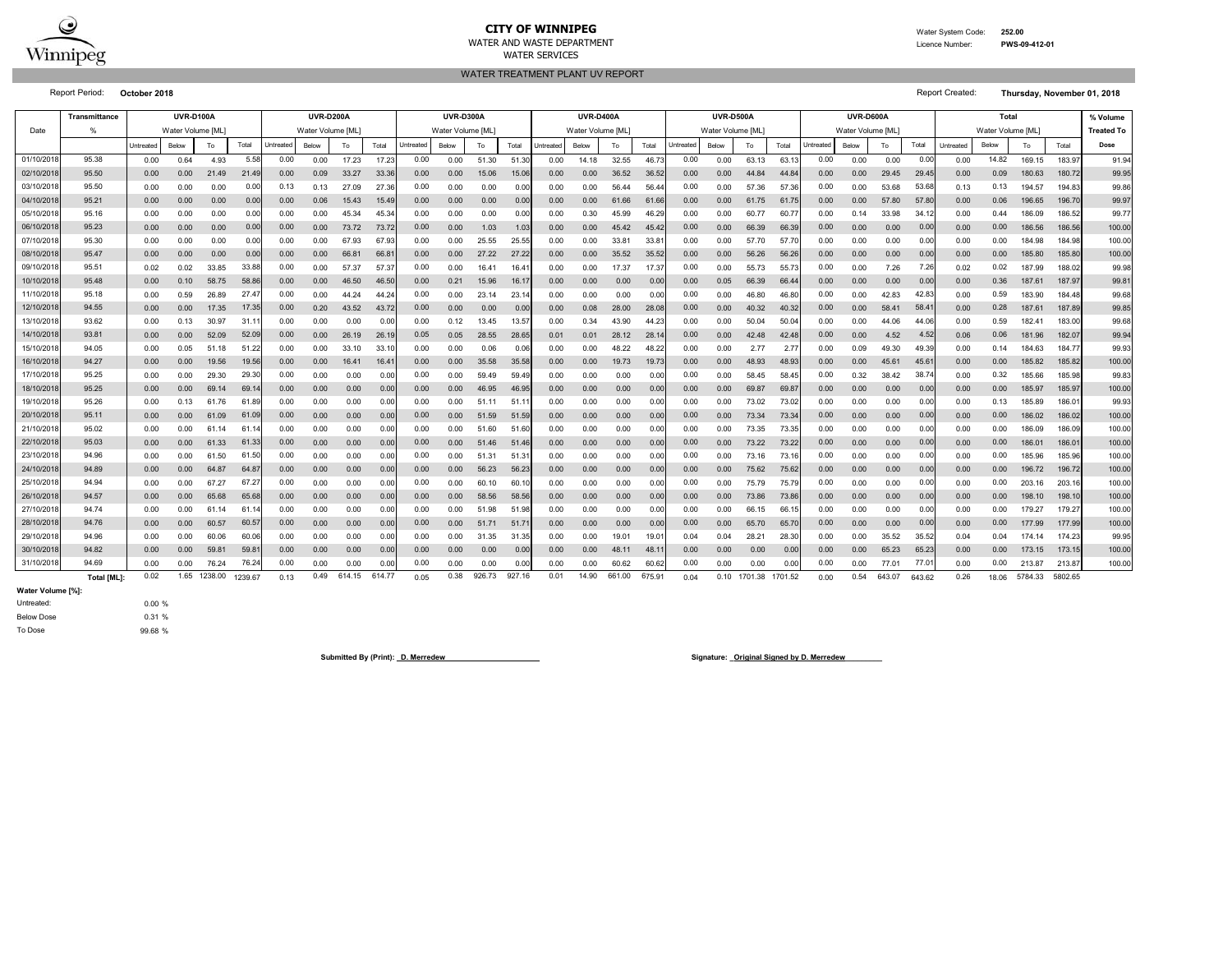

Wednesday, November 7, 2018 **Contract 2008** Our Incident/Report No: 08-2018 LIMS Reference No: **145197 & 145222**

Mr. Derek Clarke Incident Date: **October 1, 2018**  Drinking Water Officer Manitoba Sustainable Development, Office of Drinking Water Box 6000 Gimli, MB R0C 1B0

# **RE: CORRECTIVE ACTION REPORT**

| <b>WATER SYSTEM, CODE</b><br><b>LOCATION OF NON-COMPLIANT INCIDENT</b><br><b>INCIDENT REPORTED BY</b><br><b>TYPE OF NON-COMPLIANT INCIDENT</b><br><b>DESCRIPTION OF CORRECTIVE ACTIONS</b> | Winnipeg Public Water System, 252.00<br>Winnipeg 3-Dist NW06; SW07<br>Courtney Diduck, Analytical Services Branch Head<br>Low positive Total Coliform (<10 per100mL), 3 MR 41/2007<br><b>Environmental Standards:</b><br>AS SOON AS POSSIBLE: Re-sampled original location until two |
|--------------------------------------------------------------------------------------------------------------------------------------------------------------------------------------------|--------------------------------------------------------------------------------------------------------------------------------------------------------------------------------------------------------------------------------------------------------------------------------------|
| <b>TEST RESULTS</b>                                                                                                                                                                        | consecutive negative results were reported. Also tested for<br>turbidity, free/total chlorine, temperature and contacted the ODW.<br>See Attached                                                                                                                                    |

NOTES/COMMENTS:

1. UP/DOWN STREAM testing performed when EC is >0 /100mL, TC is >10 /100mL or when resample/consecutive sample is positive for EC or TC or as directed by the Manager of Environmental Standards Division and/or the Office of Drinking Water

### **EMERGENCY REPORTING IS REQUIRED WHERE A POTENTIAL HEALTH RISK IS INVOLVED. FOLLOW THE INSTRUCTIONS OF YOUR DRINKING WATER OFFICER ON SITUATIONS REQUIRING IMMEDIATE REPORTING**

N:\Environmental Standards\Analytical Services\Government Agencies\Office of Drinking Water\Corrective Action Reports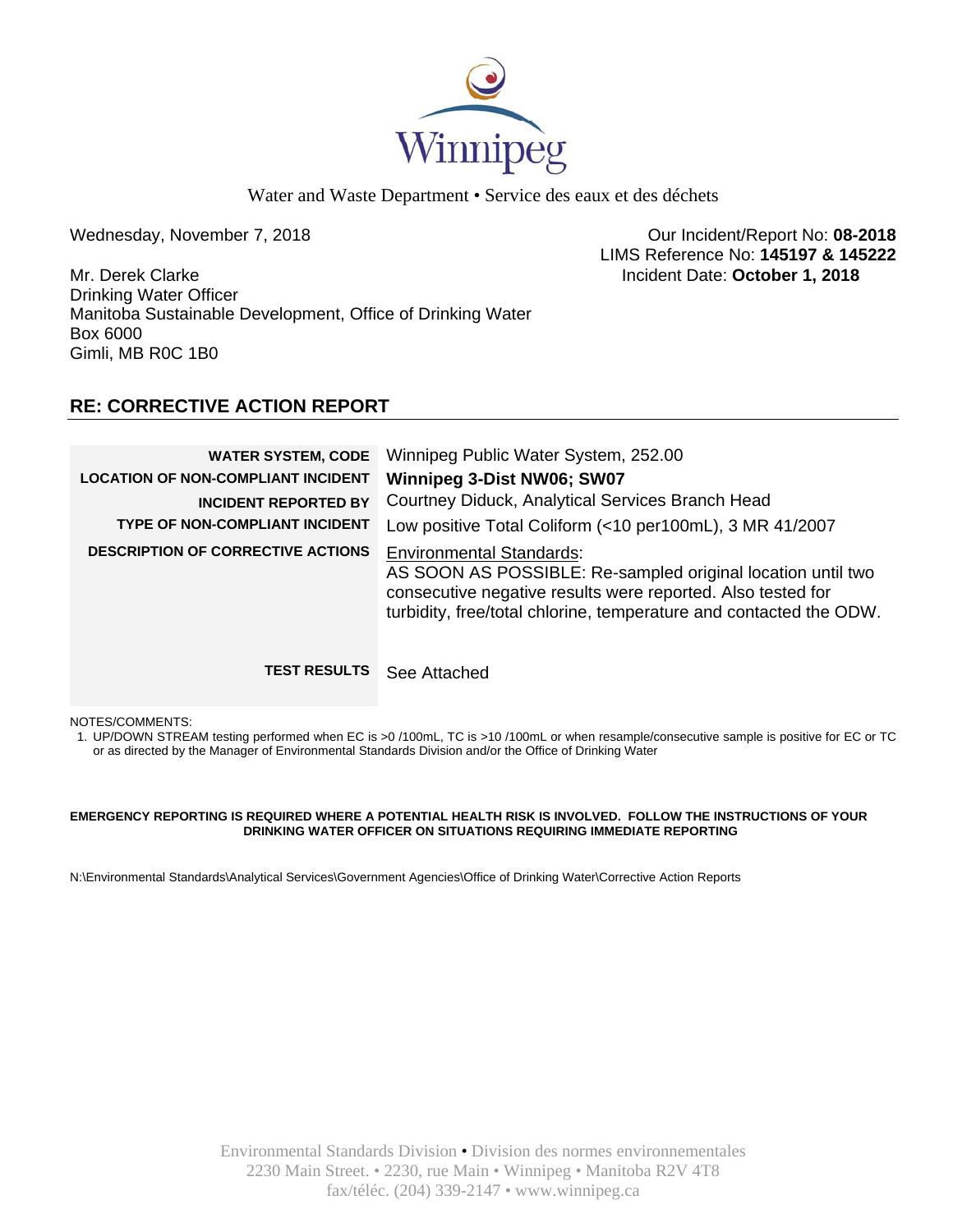

| Sample Name               | Sample<br><b>Number</b> | Date<br>Sampled | E Coli<br>(MPNU/100mL) | <b>Total Coliform</b><br>(MPNU/100mL) | <b>HPC</b><br>(cfu/mL) | Free Chlorine<br>(mg/L) | <b>Total Chlorine</b><br>(mg/L) | Turbidity-field   Temperature<br>(ntu) | (°C)      | <b>Time Sampled</b><br>(hrs) |
|---------------------------|-------------------------|-----------------|------------------------|---------------------------------------|------------------------|-------------------------|---------------------------------|----------------------------------------|-----------|------------------------------|
| NW06                      | 145197                  | $1-Oct-18$      | $<$ 1                  |                                       | <1                     | 0.59                    | 0.88                            | 0.14                                   | 15.8      | 9:30                         |
| SW07                      | 145222                  | $1-Oct-18$      | $\leq$ 1               |                                       | <1                     | 0.87                    | 1.03                            | 0.13                                   | 15.6      | 15:05                        |
| NW06 Resample             | 146175                  | $2$ -Oct-18     | $\leq$ 1               | $<$ 1                                 | $<$ 1                  | 0.77                    | 1.02                            | 0.21                                   | 15.6      | 13:41                        |
| SW07 Resample             | 146176                  | $2$ -Oct-18     | $\leq$ 1               | $\leq$ 1                              | $<$ 1                  | 0.90                    | 1.13                            | 0.12                                   | 15.5      | 15:45                        |
| NW06 Resample 2           | 146188                  | 4-Oct-18        | $\leq$ 1               | $\leq$ 1                              | $\leq 1$               | 0.74                    | 1.01                            | 0.14                                   | 14.7      | 11:55                        |
| NW06 Resample 2 Duplicate | 153932                  | 4-Oct-18        | $\leq$ 1               | $\leq$ 1                              | $<$ 1                  | <b>NA</b>               | <b>NA</b>                       | <b>NA</b>                              | <b>NA</b> | 11:55                        |
| SW07 Resample 2           | 145189                  | 4-Oct-18        | $<$ 1                  | $\leq$ 1                              | <1                     | 0.92                    | 1.15                            | 0.25                                   | 14.6      | 13:09                        |
| SW07 Resample 2 Duplicate | 153933                  | 4-Oct-18        | $<$ 1                  | $<$ 1                                 | <1                     | <b>NA</b>               | <b>NA</b>                       | <b>NA</b>                              | <b>NA</b> | 13:09                        |

NOTES/COMMENTS:

1. All microbiological tests performed by contract laboratory.

2. N/R-No Result due to laboratory/analyst error.

3. N/A-Not Analyzed.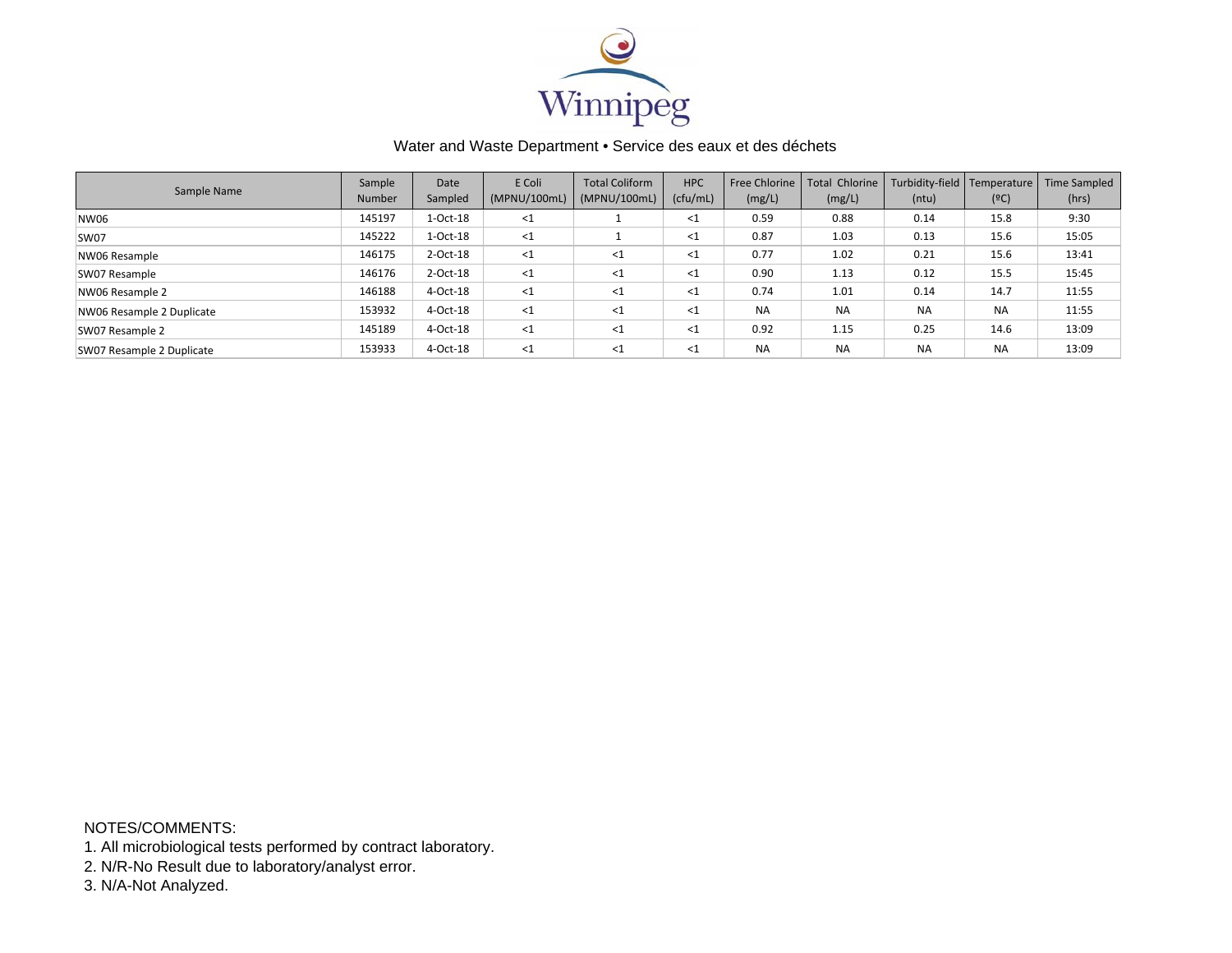

Wednesday, November 7, 2018 **Contract 2008** Our Incident/Report No: 09-2018 LIMS Reference No: 145950

Mr. Derek Clarke Incident Date: **October 2, 2018**  Drinking Water Officer Manitoba Sustainable Development, Office of Drinking Water Box 6000 Gimli, MB R0C 1B0

# **RE: CORRECTIVE ACTION REPORT**

| <b>WATER SYSTEM, CODE</b><br><b>LOCATION OF NON-COMPLIANT INCIDENT</b><br><b>INCIDENT REPORTED BY</b><br><b>TYPE OF NON-COMPLIANT INCIDENT</b><br><b>DESCRIPTION OF CORRECTIVE ACTIONS</b> | Winnipeg Public Water System, 252.00<br><b>Winnipeg 3-Dist NW02</b><br>Courtney Diduck, Analytical Services Branch Head<br>Low positive Total Coliform (<10 per100mL), 3 MR 41/2007<br><b>Environmental Standards:</b><br>AS SOON AS POSSIBLE: Re-sampled original location until two<br>consecutive negative results were reported. Also tested for<br>turbidity, free/total chlorine, temperature and contacted the ODW. |
|--------------------------------------------------------------------------------------------------------------------------------------------------------------------------------------------|----------------------------------------------------------------------------------------------------------------------------------------------------------------------------------------------------------------------------------------------------------------------------------------------------------------------------------------------------------------------------------------------------------------------------|
| <b>TEST RESULTS</b>                                                                                                                                                                        | See Attached                                                                                                                                                                                                                                                                                                                                                                                                               |

NOTES/COMMENTS:

1. UP/DOWN STREAM testing performed when EC is >0 /100mL, TC is >10 /100mL or when resample/consecutive sample is positive for EC or TC or as directed by the Manager of Environmental Standards Division and/or the Office of Drinking Water

### **EMERGENCY REPORTING IS REQUIRED WHERE A POTENTIAL HEALTH RISK IS INVOLVED. FOLLOW THE INSTRUCTIONS OF YOUR DRINKING WATER OFFICER ON SITUATIONS REQUIRING IMMEDIATE REPORTING**

N:\Environmental Standards\Analytical Services\Government Agencies\Office of Drinking Water\Corrective Action Reports